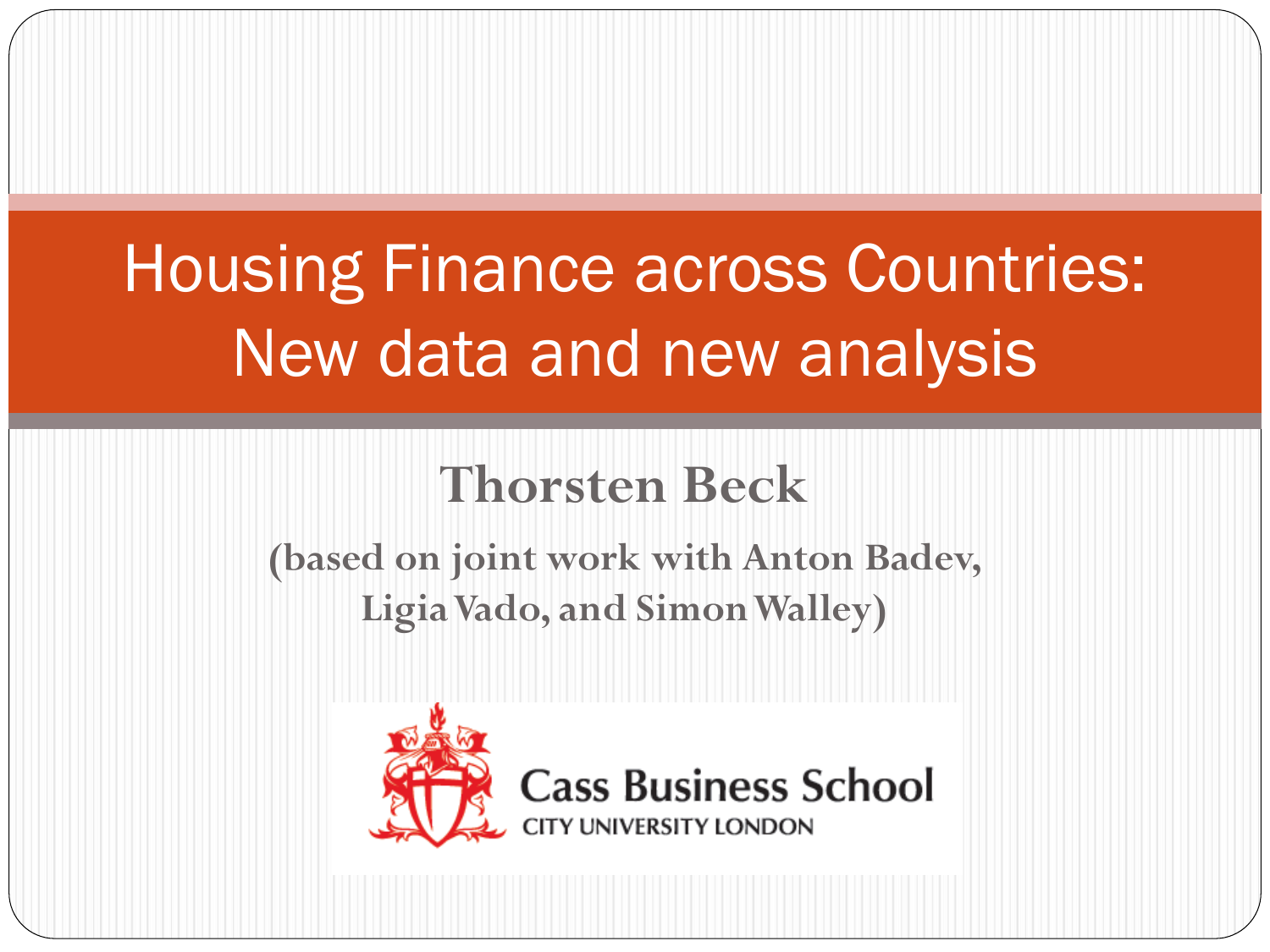## **Motivation**

- Large variation in the depth and penetration of mortgage markets around the world
- Underdeveloped housing finance systems symptom of general shallowness of financial systems?
- Or are there specific country factors explaining crosscountry variation in mortgage market development?
- Housing finance is important, both on individual and society level
- Important trade-off: Deepening vs. stability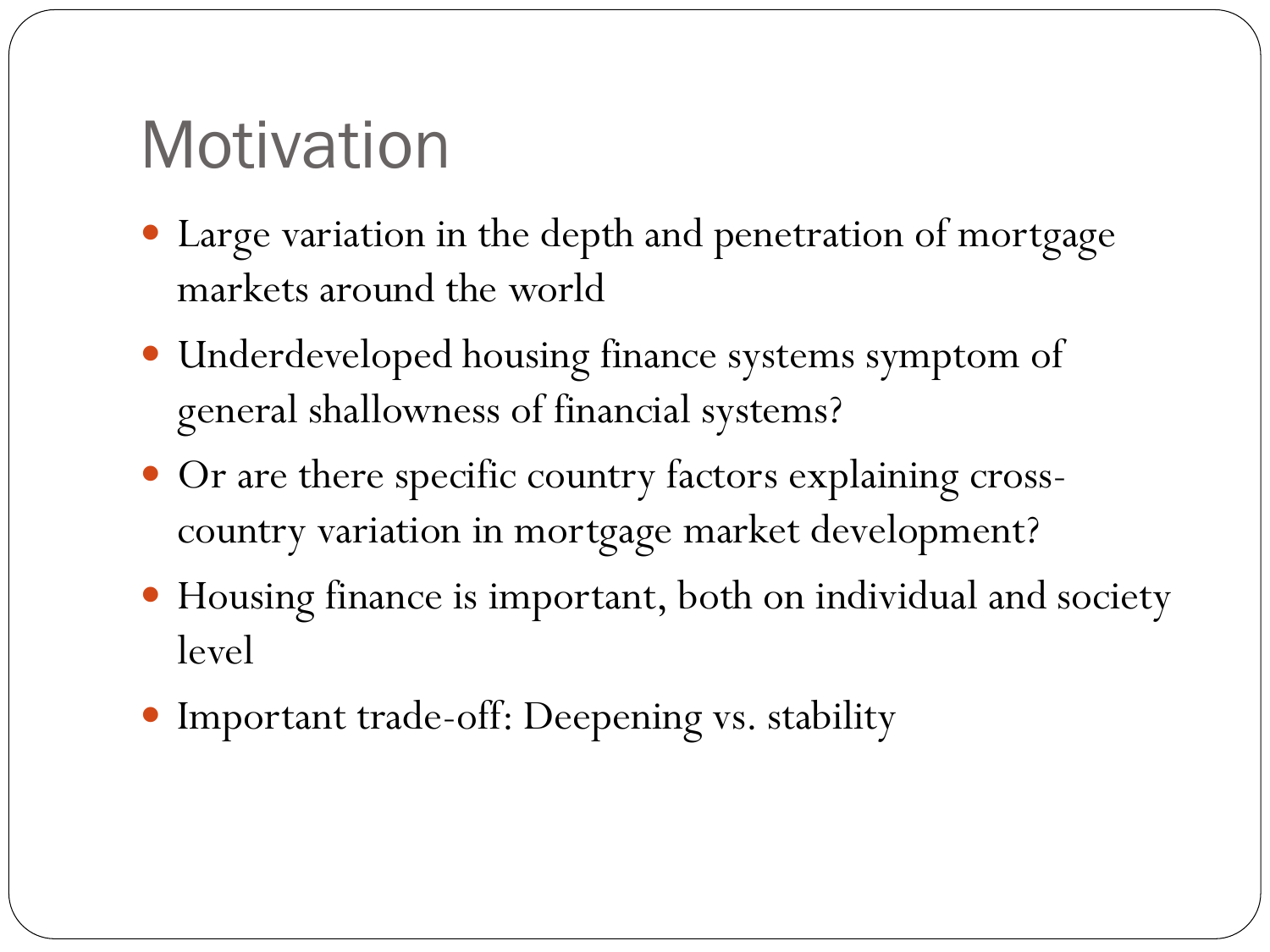## A large cross-country variation in depth of mortgage markets

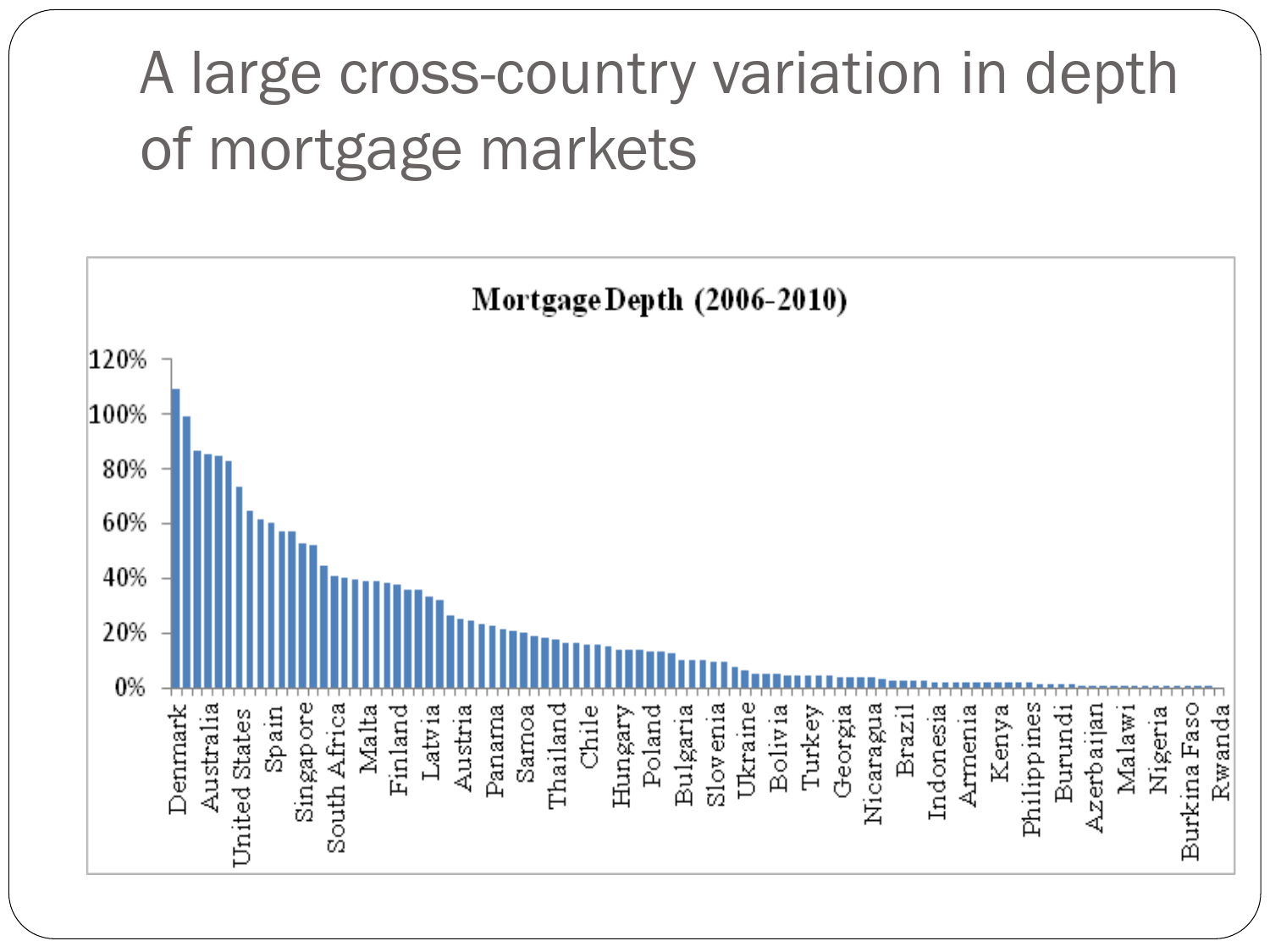## A similar large variation in mortgage penetration

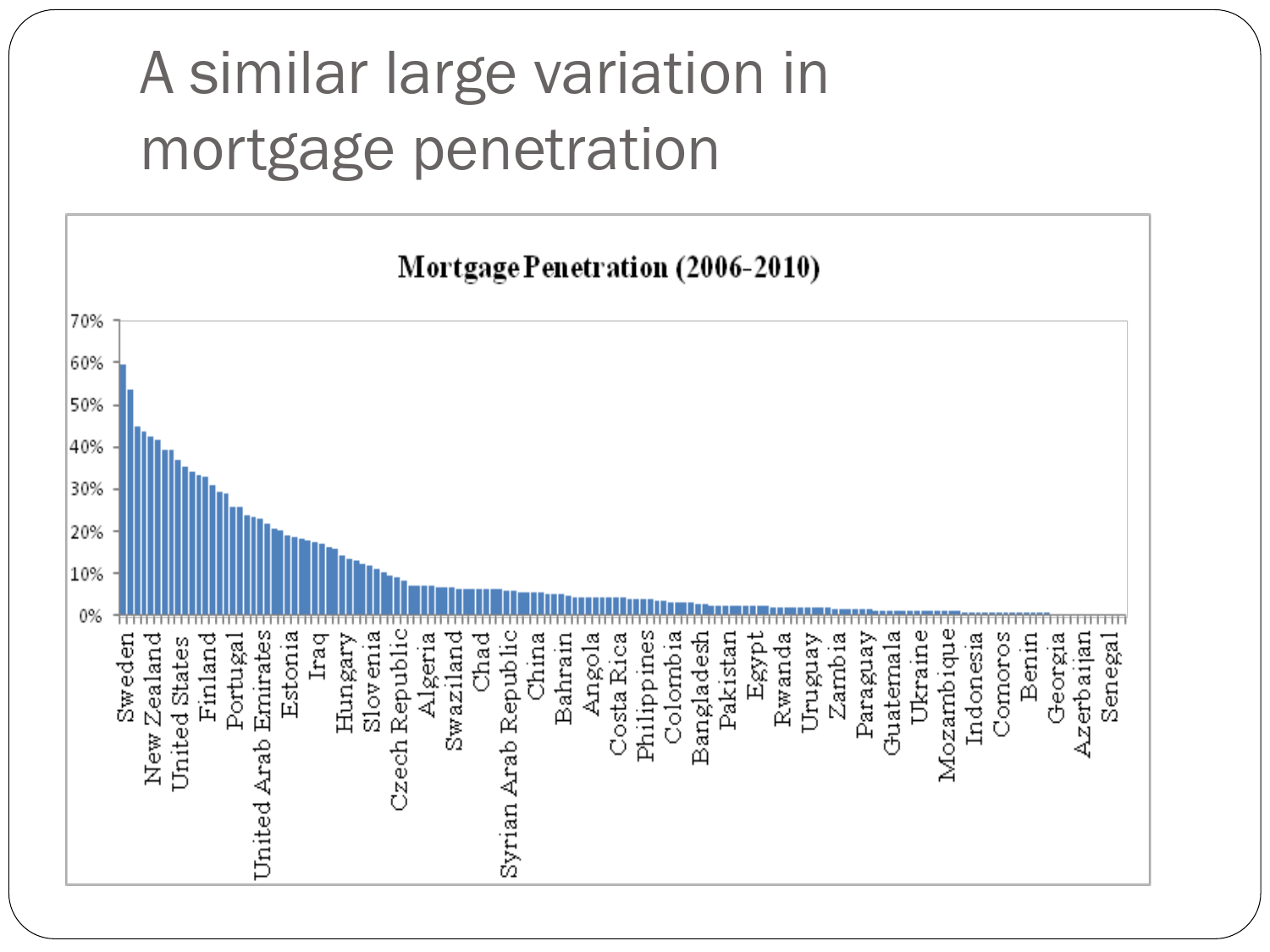#### Depth vs. Penetration

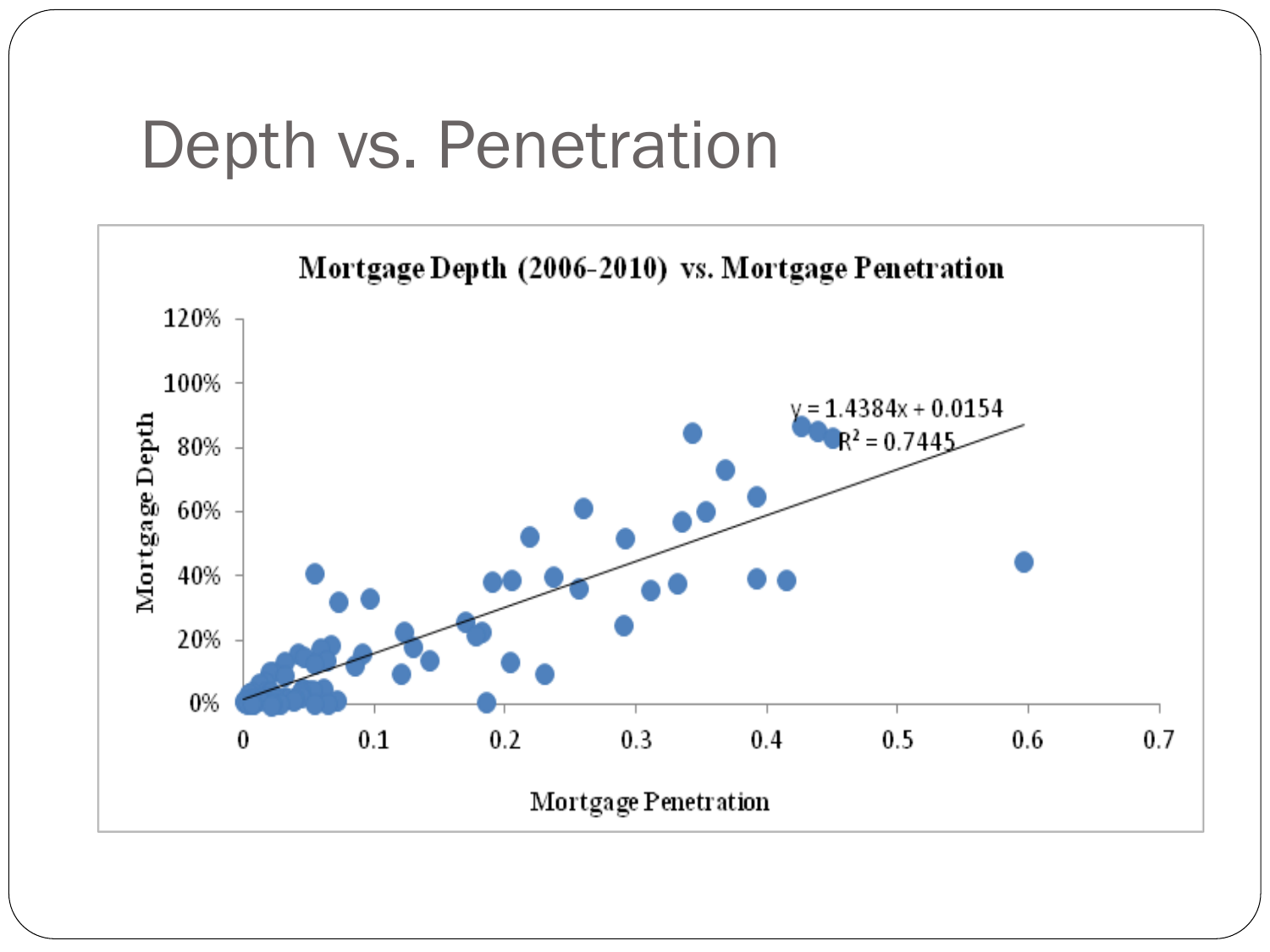#### Mortgage Depth vs. Private Credit to GDP

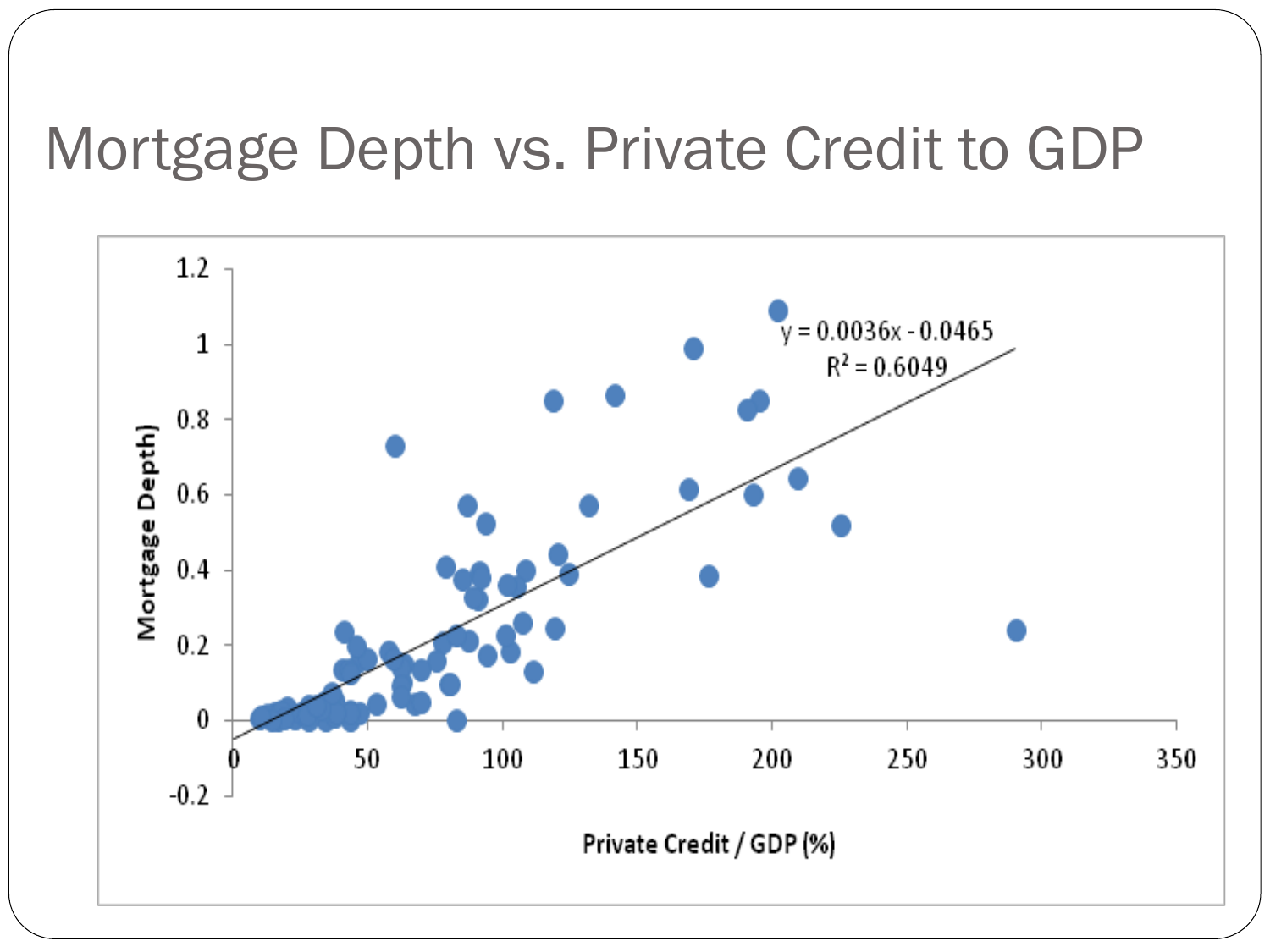#### Mortgage vs. account penetration

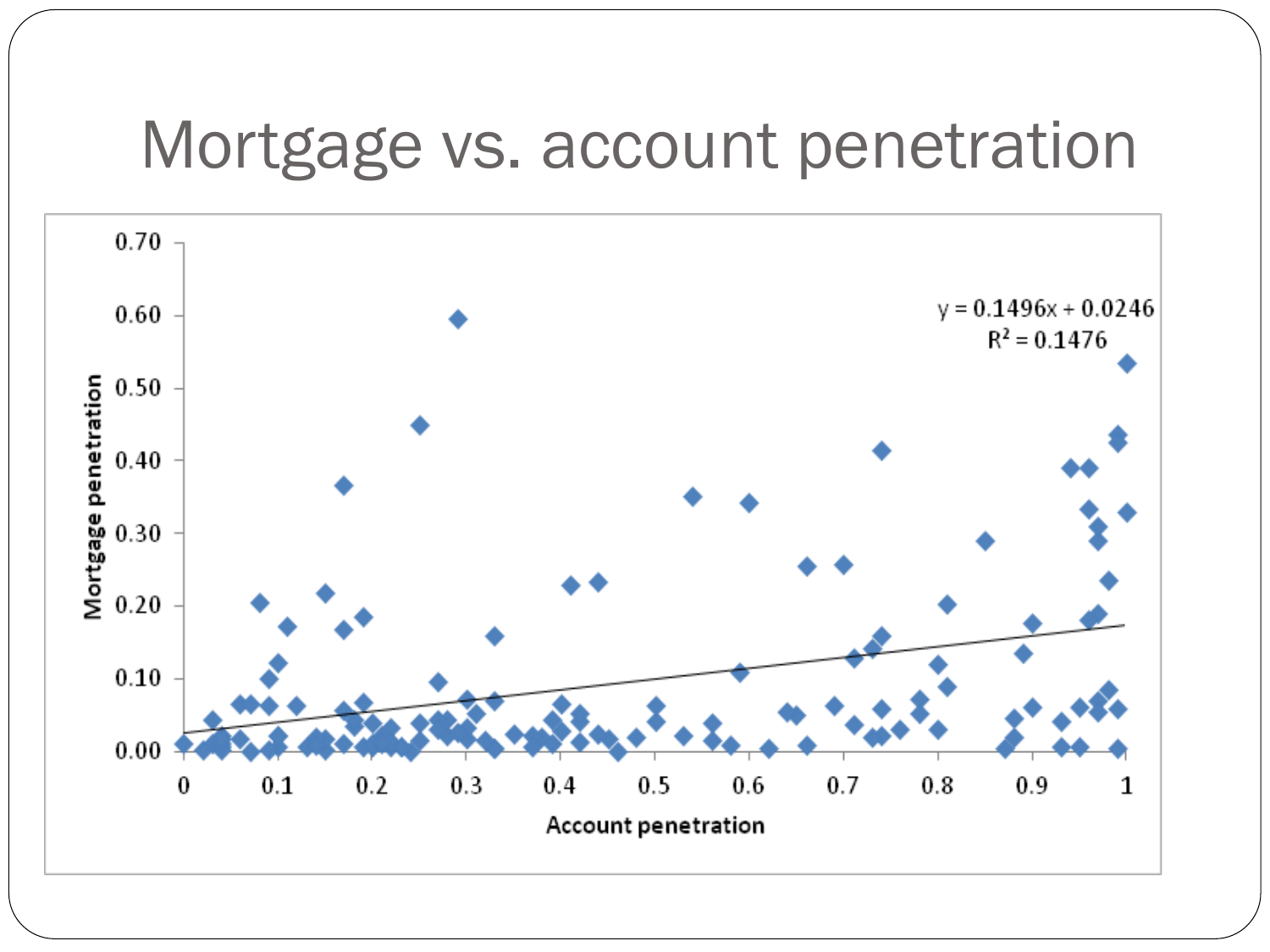#### Mortgage markets – a "luxury good"?

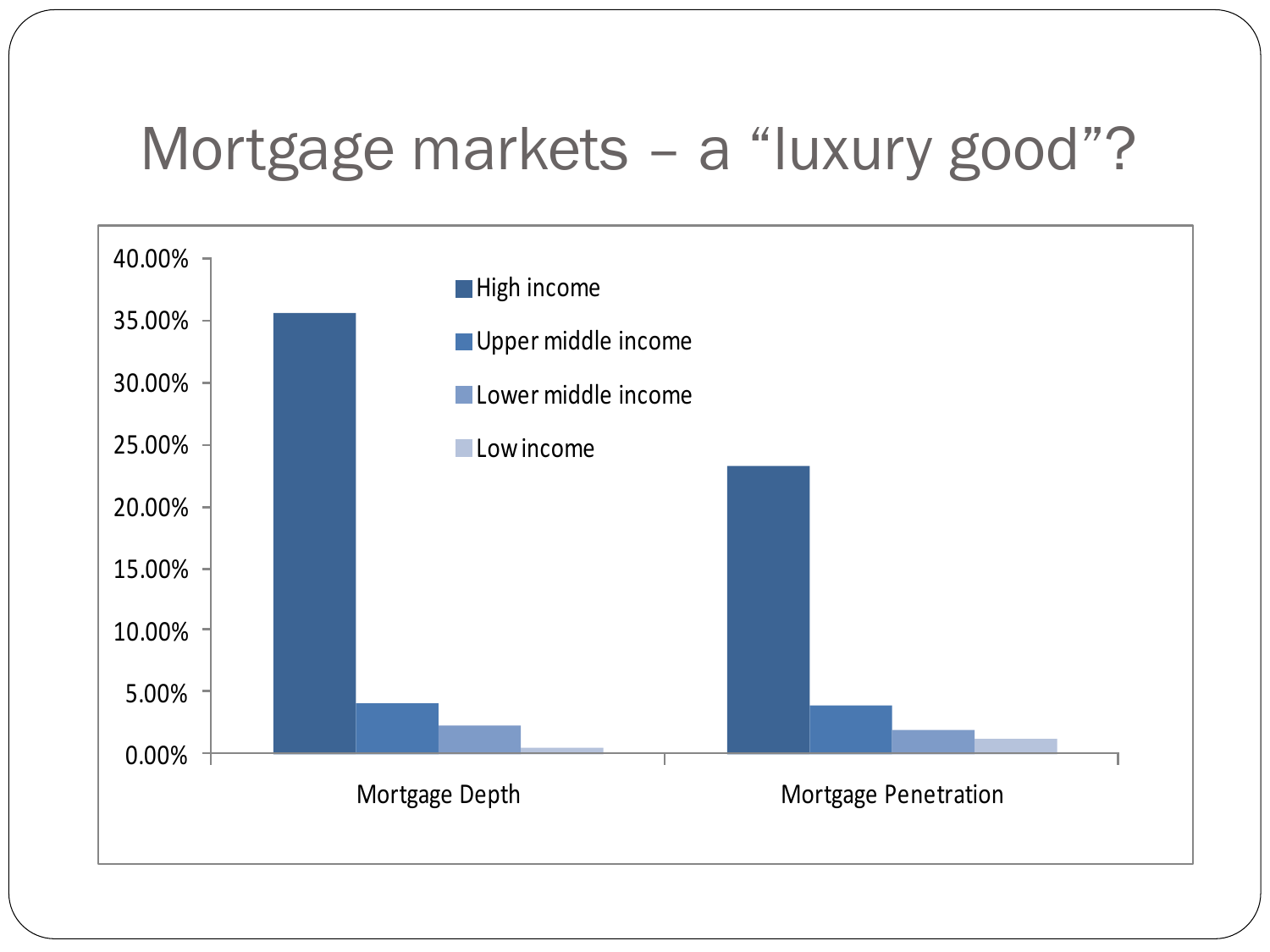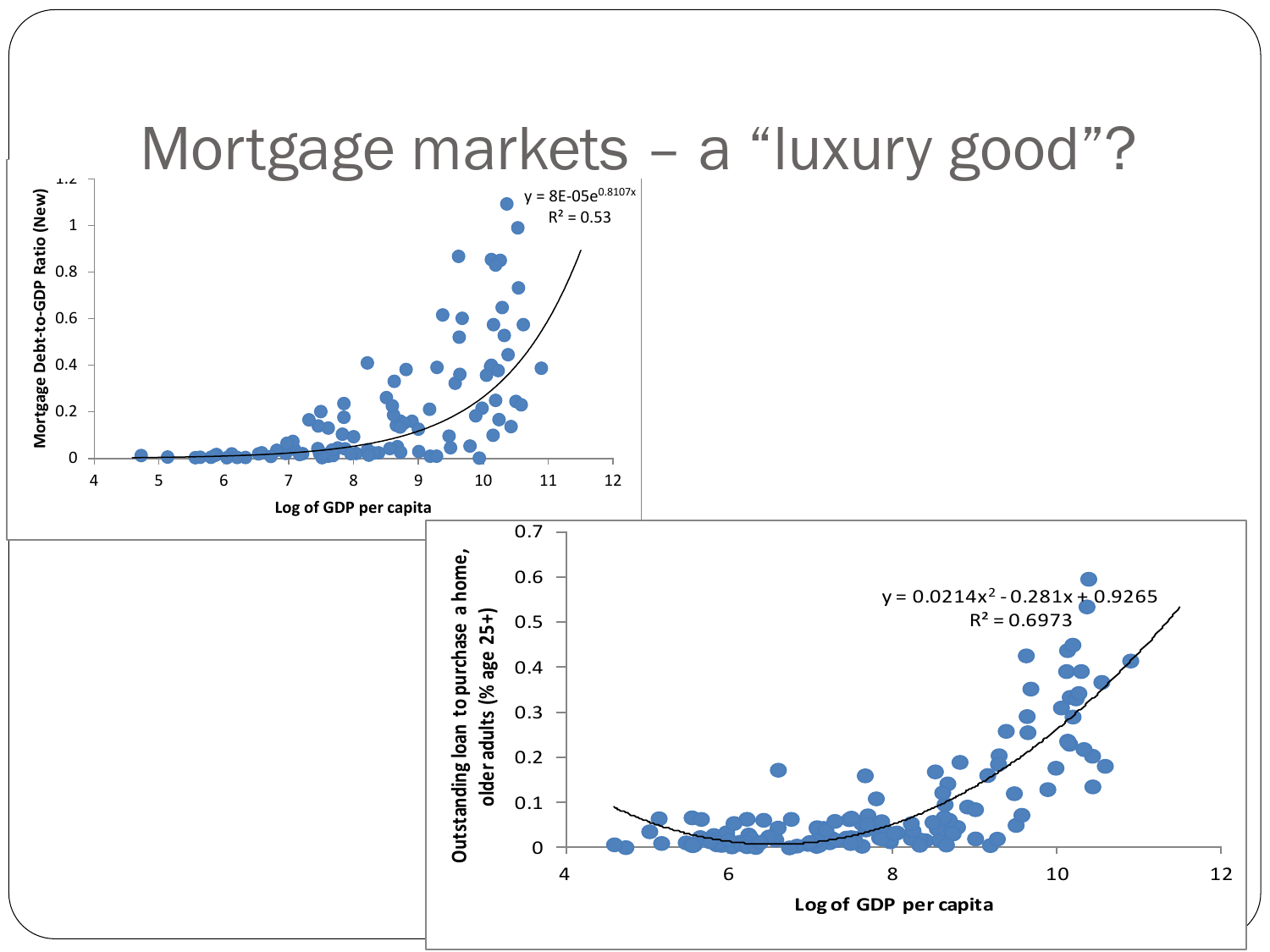## Price stability helps mortgage markets

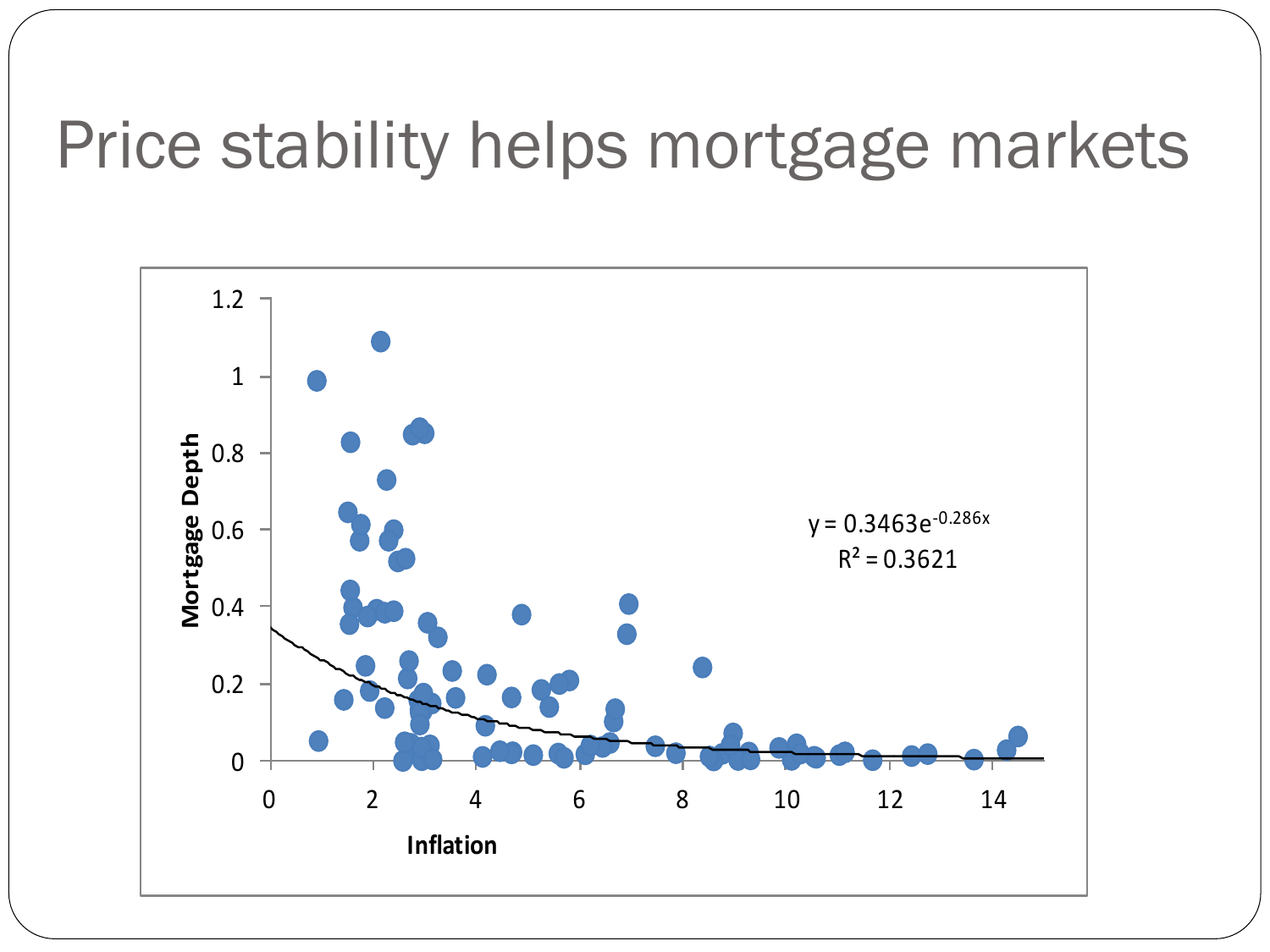#### Multi-variate analysis - summary

- Socio-economic variables:
	- Age dependency ratio: positive
	- Population growth: positive with Mortgage Penetration
	- Urban population: inconsistent across cross-sectional and panel regressions (correlation with GDP per capita?)
	- No significant relationship: population density
- Banking sector variables:
	- Government bank ownership: negative
	- Foreign bank ownership: insignificant
	- Restrictions on banks' activities: negative
	- Competition/concentration: mostly insignificant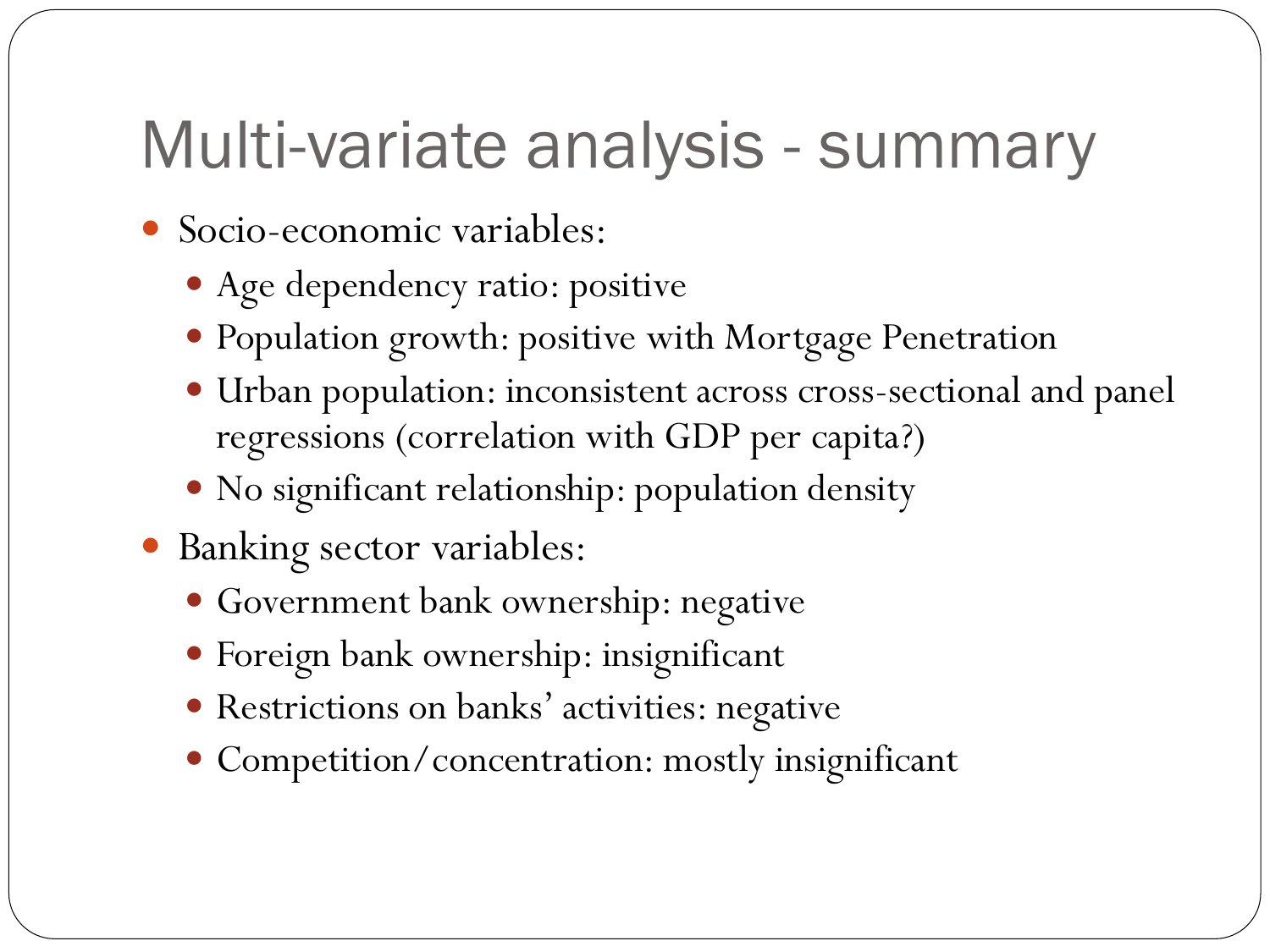#### Multi-variate analysis– summary (2)

- Financial sector variables
	- Development of insurance sector: positive
	- Development of equity and private bond markets: positive
	- Development of public bond markets: negative
- Institutional variables:
	- Procedures for construction permits: negative
	- Creditor rights: positive
	- Credit information sharing: positive in within country panel estimations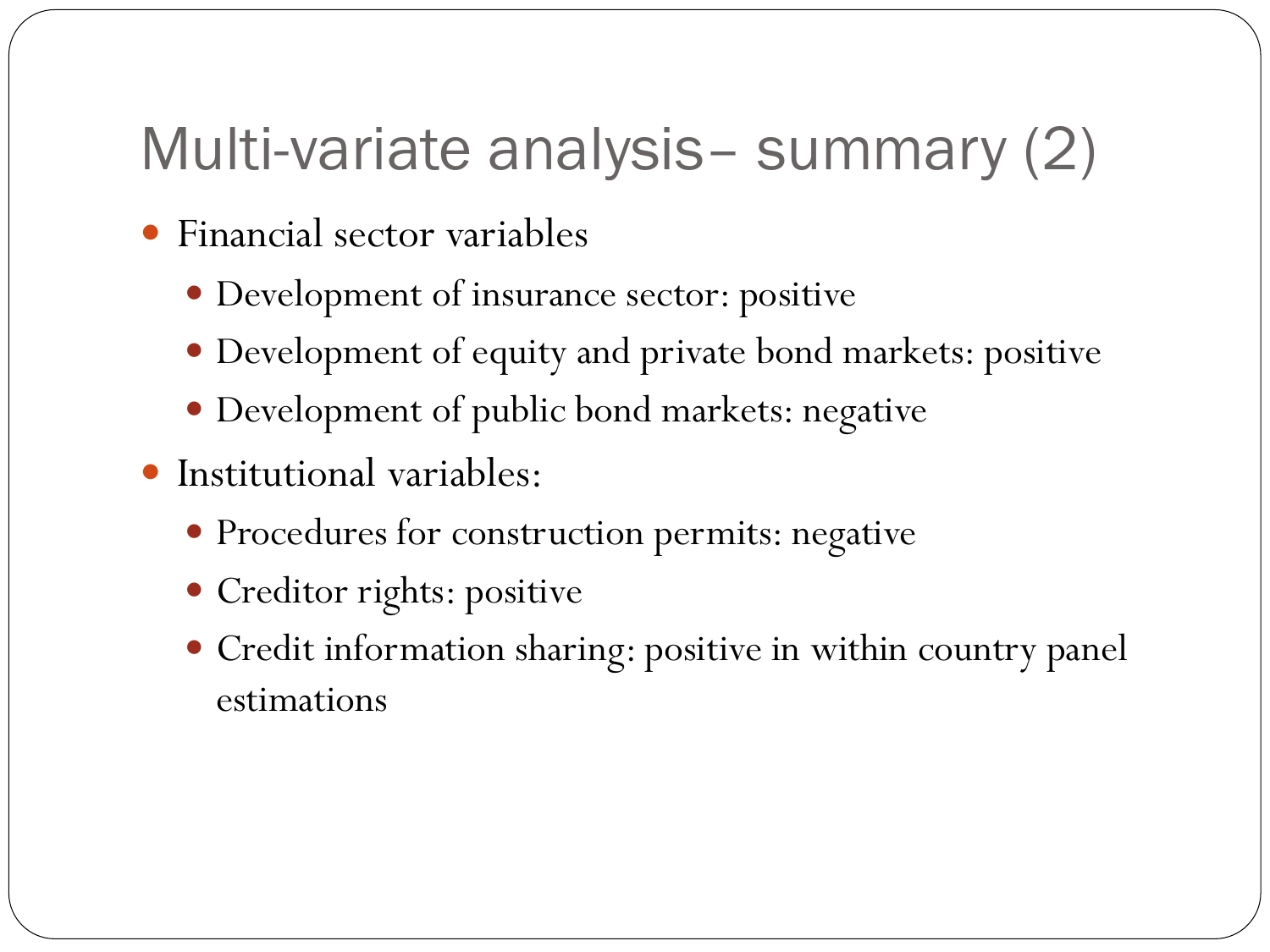#### Multi-variate analysis– summary (3)

- Funding of mortgage markets
	- Mortgage bonds: positive
	- Not much more significant relationship
- Government support and subsidies: insignificant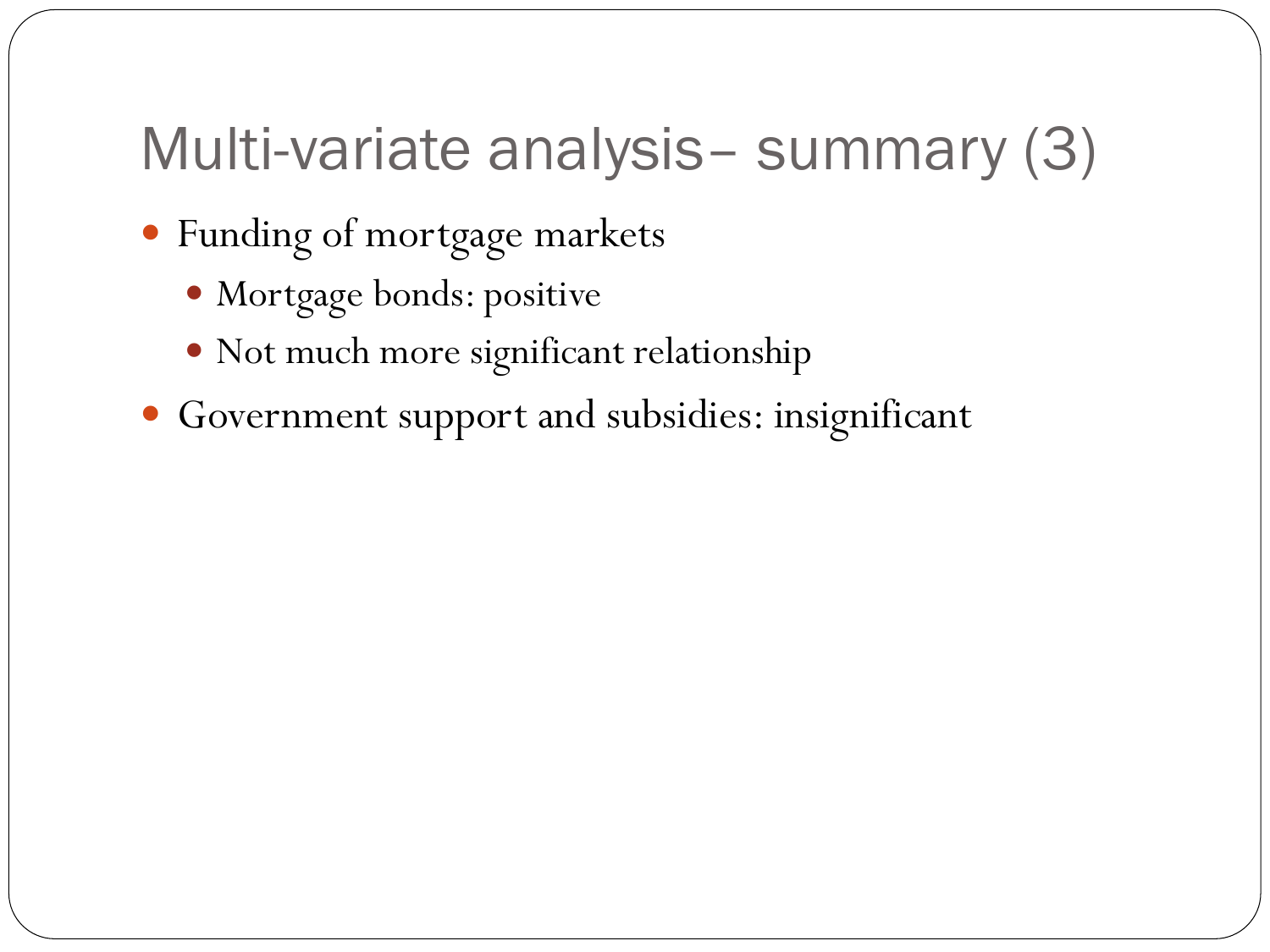# Benchmarking exercise

- What is the "natural" level of Mortgage Depth or Penetration given socio-economic and demographic country characteristics
- Related to concept of financial depth frontier, but without long-term institutional and policy variables
- 3 possible outcomes:
	- Low predicted value: socio-economic constraints
	- Below predicted value: policy constraints
	- Above predicted value: very conducive regulatory and taxation system, possibility of overheating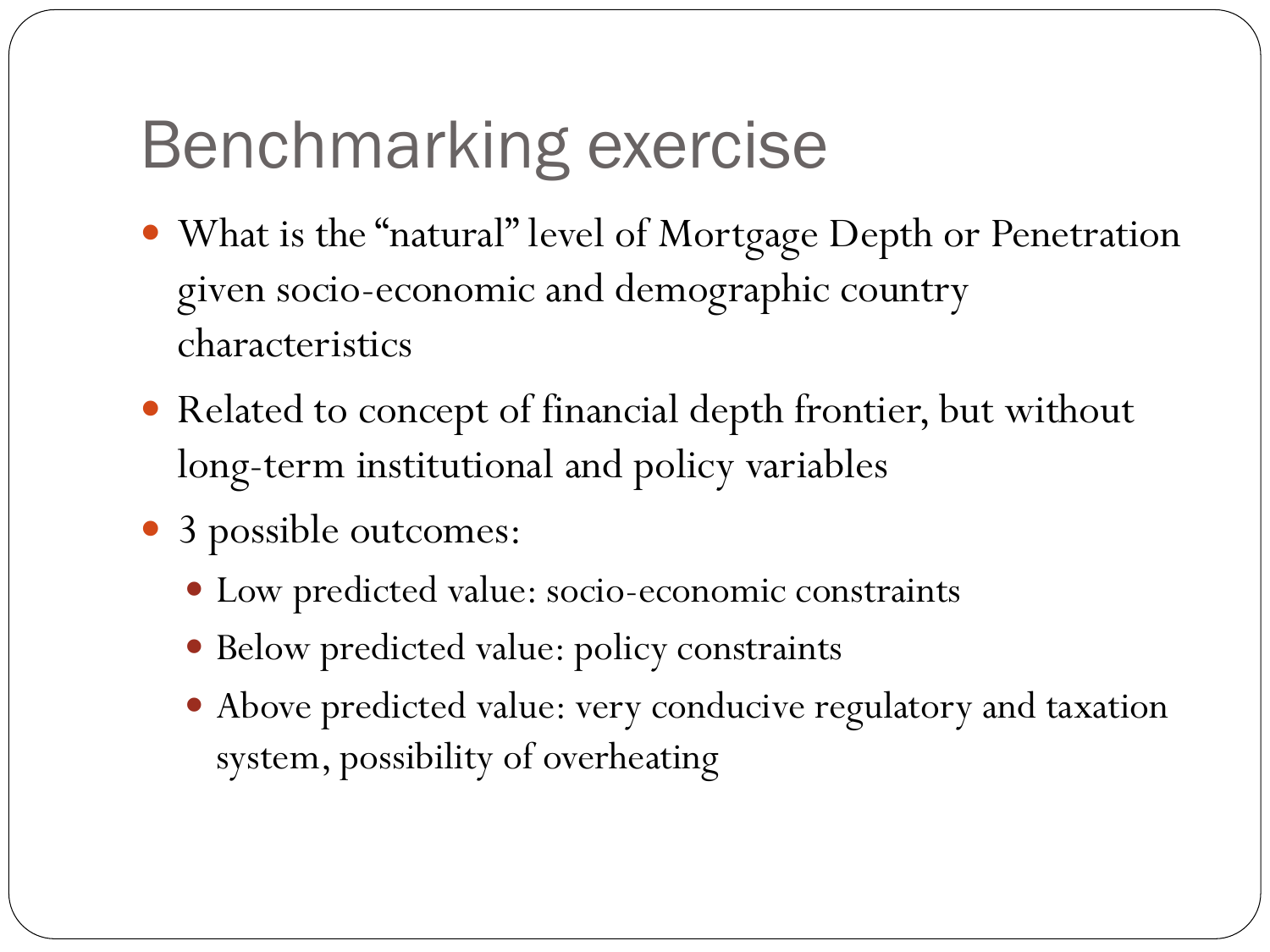## Predicted and actual values of Mortgage Depth by income group

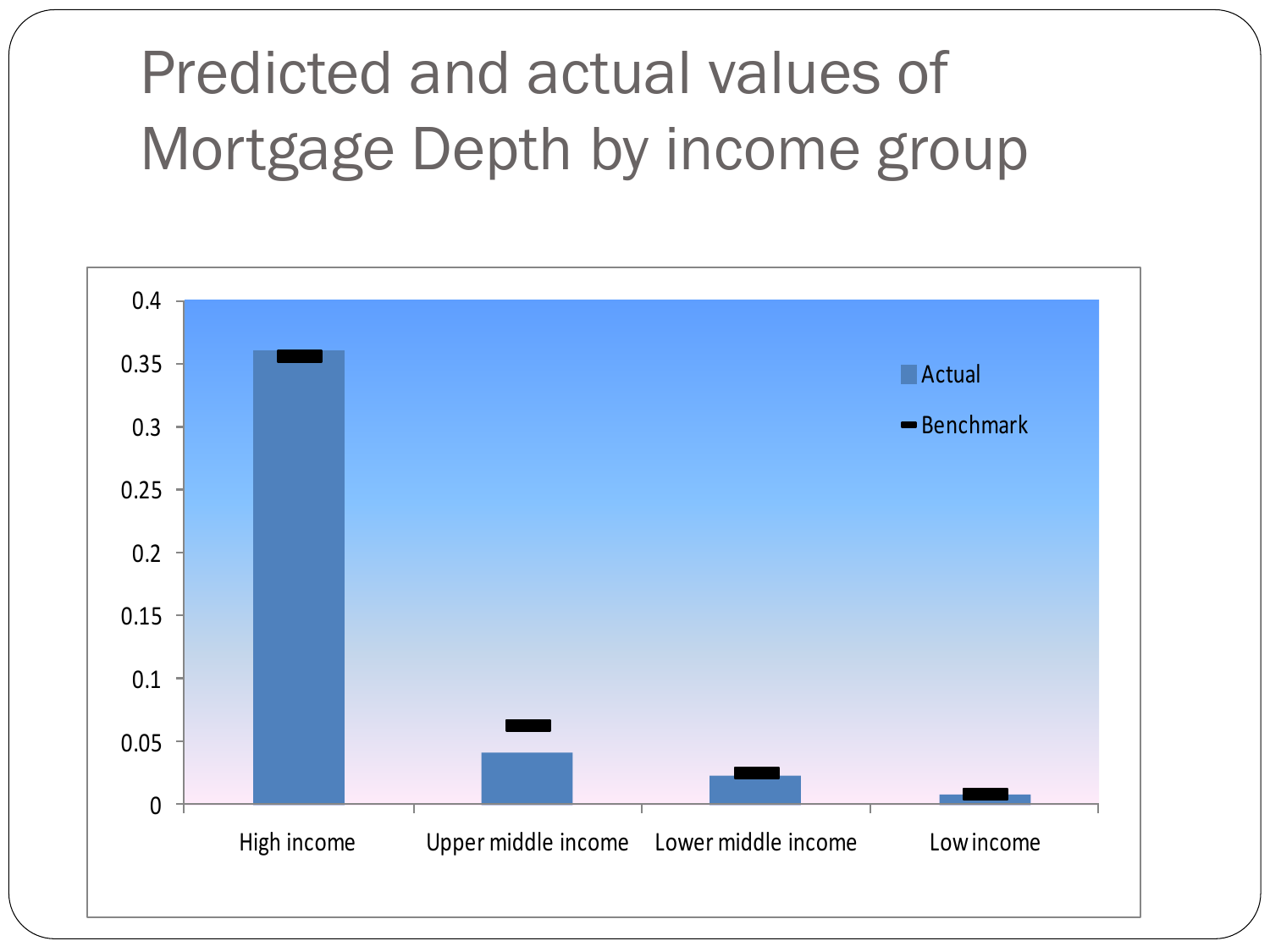#### Predicted and actual values of Mortgage Penetration by income group

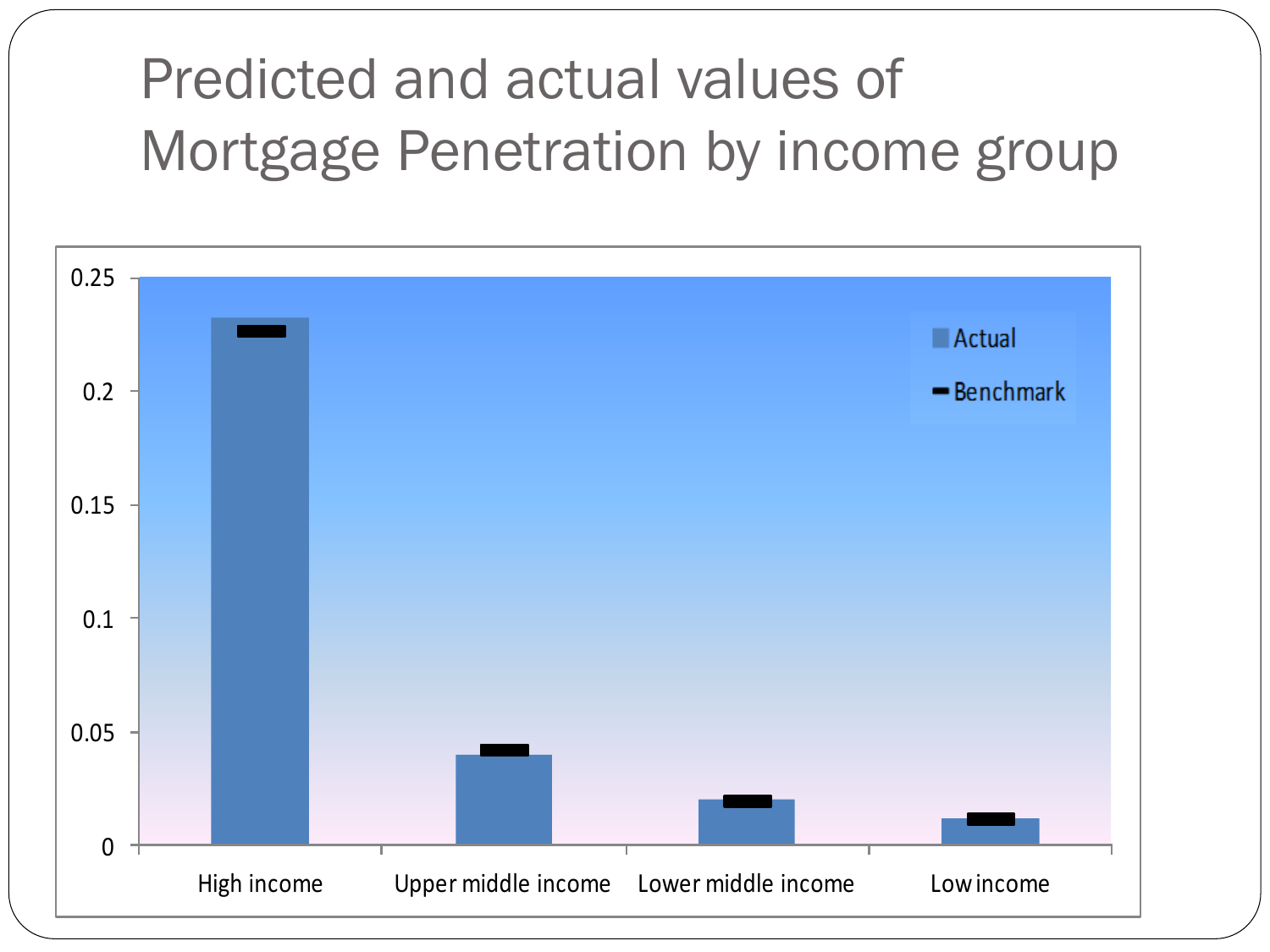## Predicted and actual values of Mortgage Depth by region

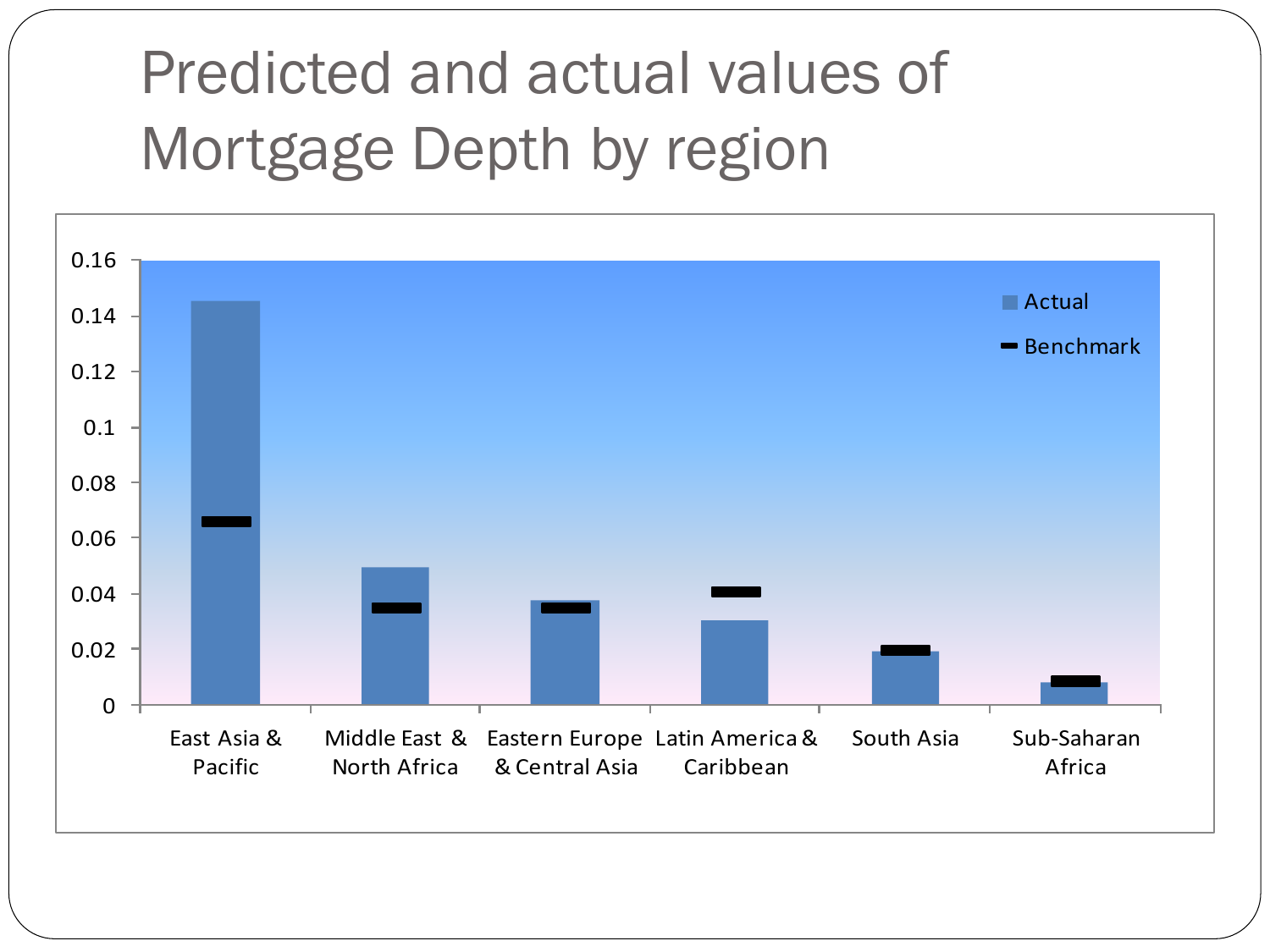## Predicted and actual values of Mortgage Penetration by region

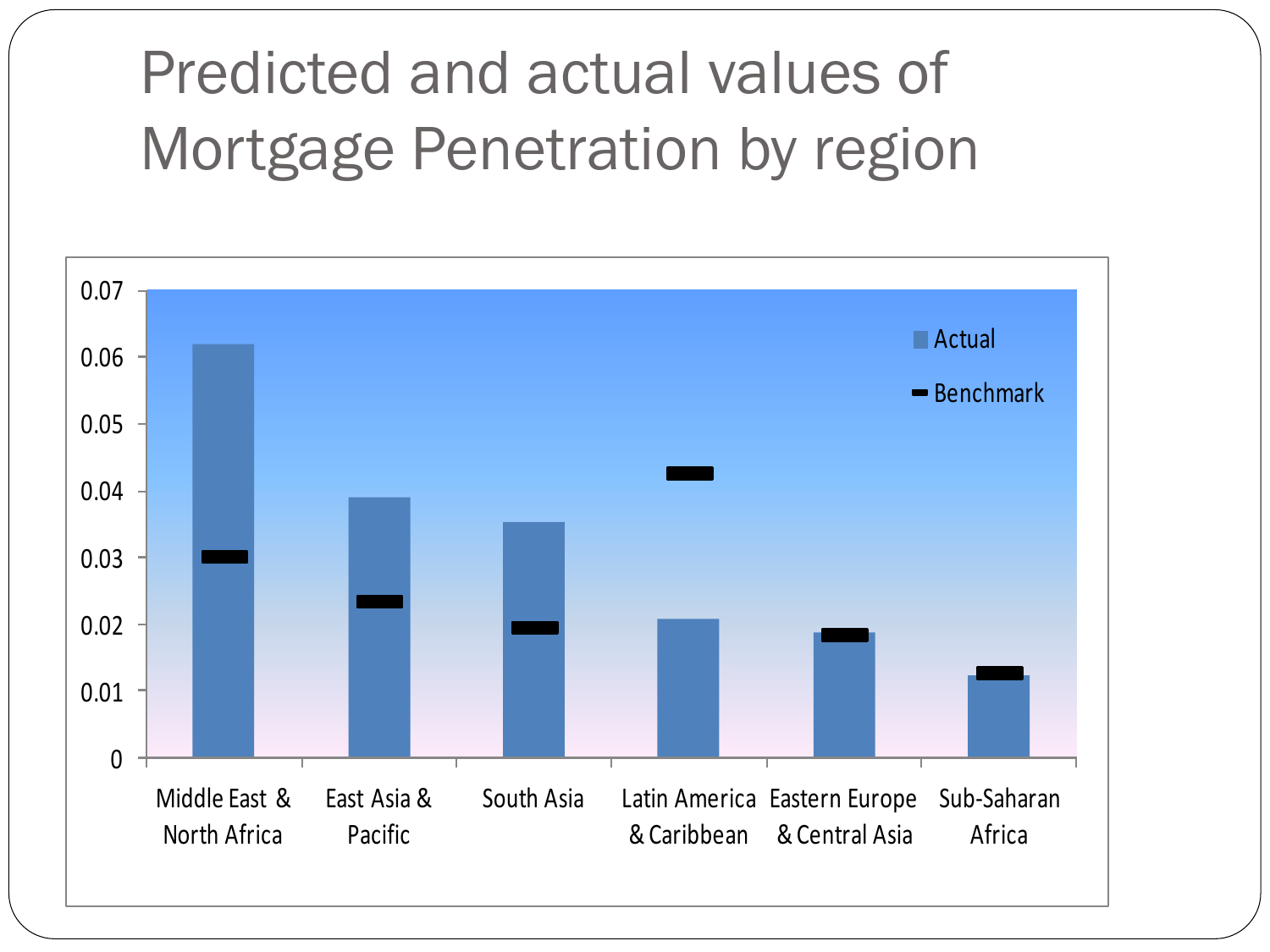| Macao SAR, China            | 1.162    |
|-----------------------------|----------|
| Bahamas, The                | 0.744    |
| Japan                       | 0.572    |
| Cyprus                      | 0.388    |
| Italy                       | 0.286    |
|                             |          |
| France                      | O        |
| India                       | Ŋ        |
| Panama                      | 0        |
| Nigeria                     | 0        |
| <b>United Arab Emirates</b> | $-0.002$ |
|                             |          |
| Australia                   | $-0.405$ |
| United Kingdom              | $-0.424$ |
| Netherlands                 | $-0.474$ |
| New Zealand                 | $-0.632$ |
| Denmark                     | $-0.659$ |

Mortgage Depth Gap = predicted - actual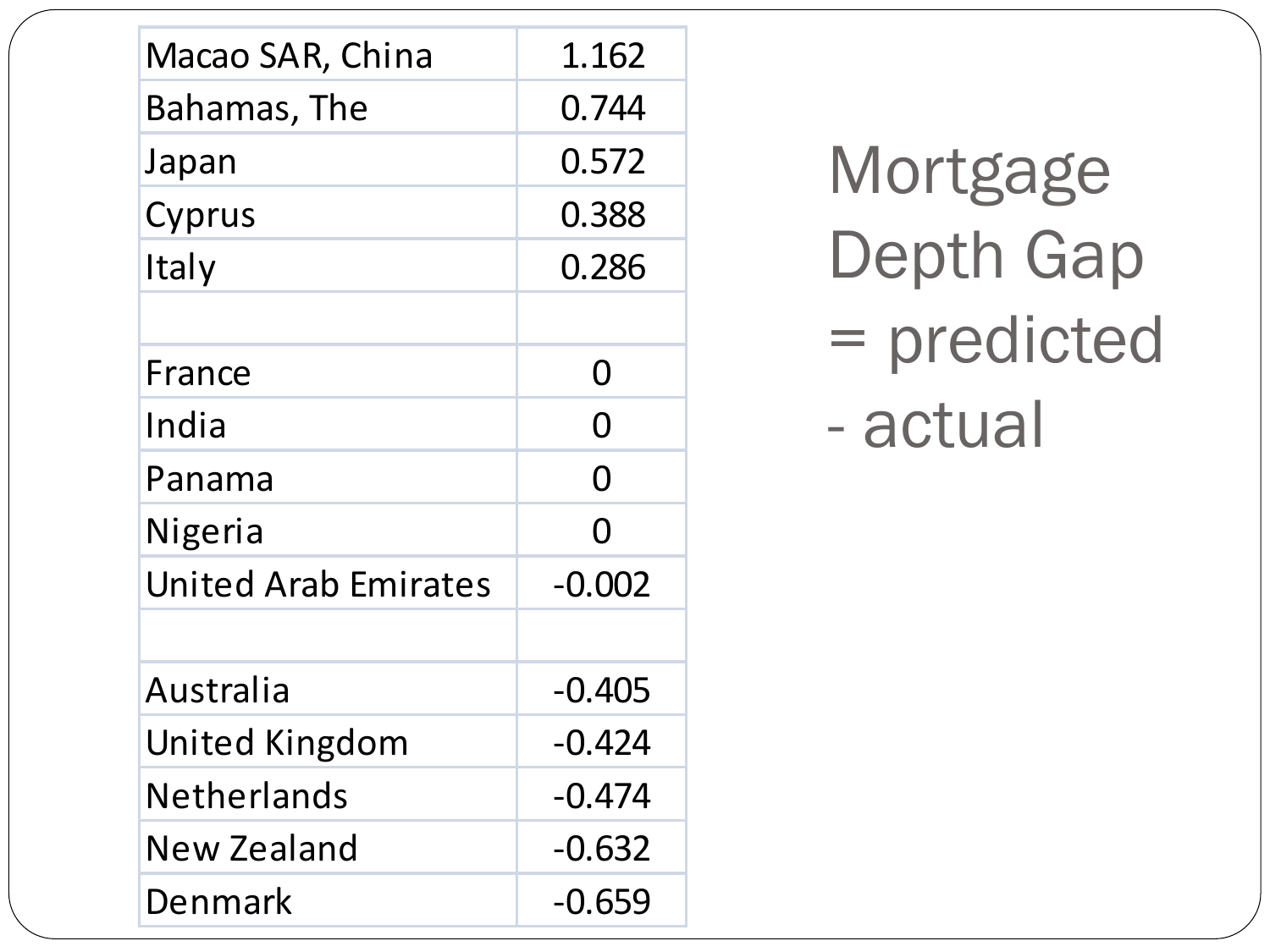| Japan                | 0.382          |
|----------------------|----------------|
| Hong Kong SAR, China | 0.161          |
| <b>United States</b> | 0.147          |
| Italy                | 0.141          |
| Argentina            | 0.115          |
| Germany              | 0.109          |
|                      |                |
| Austria              | 0              |
| Canada               | $\overline{0}$ |
| <b>Honduras</b>      | $\overline{0}$ |
| India                | $\overline{0}$ |
| Israel               | $\overline{0}$ |
| Kuwait               | $\overline{0}$ |
| Niger                | $\overline{0}$ |
| Panama               | $\overline{0}$ |
| Singapore            | $\overline{0}$ |
| Tajikistan           | O              |
|                      |                |
| <b>Netherlands</b>   | $-0.179$       |
| Denmark              | $-0.227$       |
| Sweden               | $-0.228$       |
| New Zealand          | $-0.273$       |

Mortgage Penetration Gap = predicted actual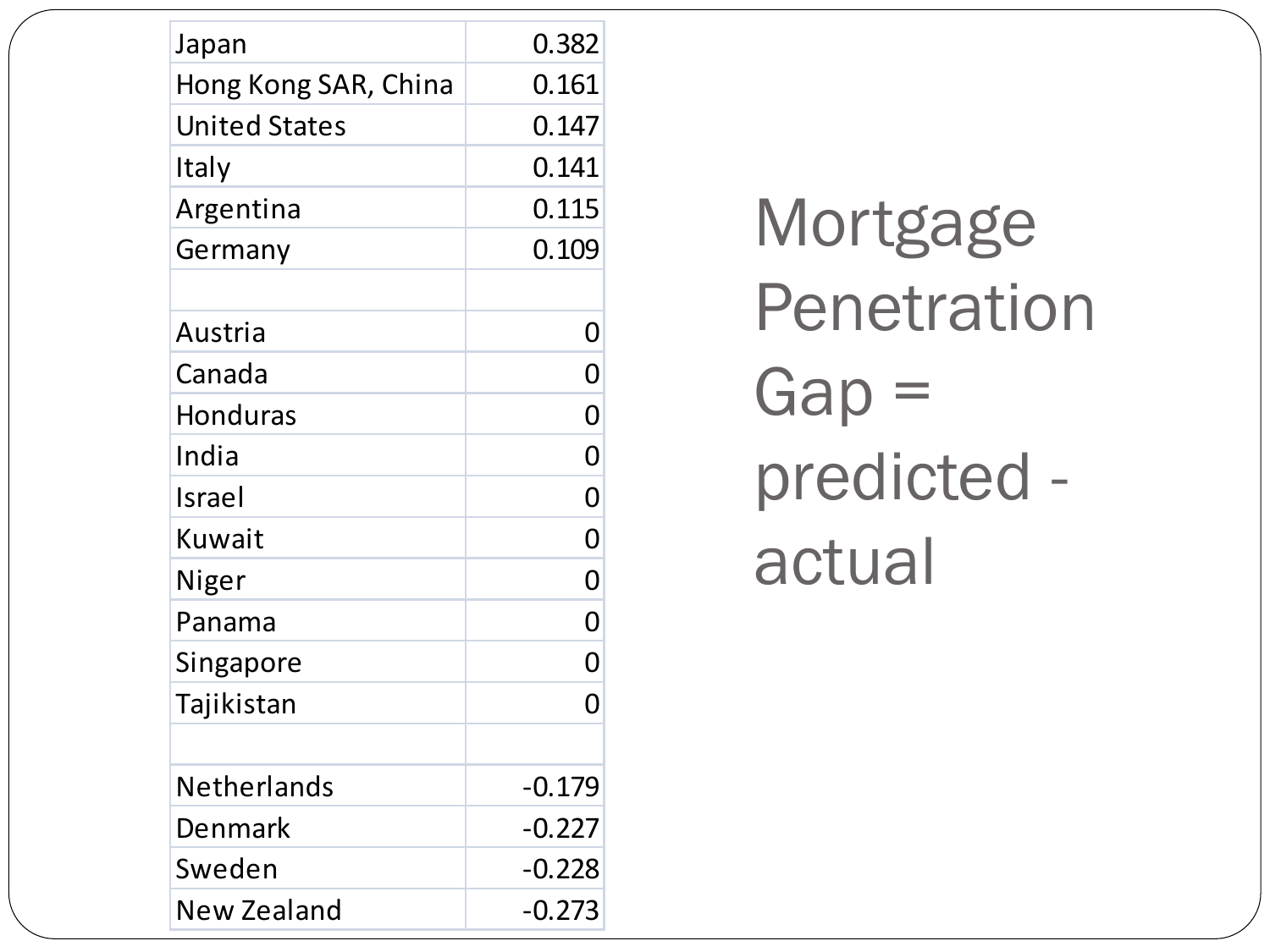#### Variation within countries

| Ireland | 1998 | 0.002    |
|---------|------|----------|
| Ireland | 1999 | $-0.033$ |
| Ireland | 2000 | $-0.036$ |
| Ireland | 2001 | $-0.032$ |
| Ireland | 2002 | $-0.047$ |
| Ireland | 2003 | $-0.063$ |
| Ireland | 2004 | $-0.166$ |
| Ireland | 2005 | $-0.265$ |
| Ireland | 2006 | $-0.260$ |
| Ireland | 2007 | $-0.276$ |
| Ireland | 2008 | $-0.222$ |
| Ireland | 2009 | $-0.240$ |
| Ireland | 2010 | $-0.277$ |

| Spain | 1997 | 0.027    |
|-------|------|----------|
| Spain | 1998 | 0.000    |
| Spain | 1999 | 0.020    |
| Spain | 2000 | $-0.006$ |
| Spain | 2001 | $-0.011$ |
| Spain | 2002 | $-0.003$ |
| Spain | 2003 | 0.006    |
| Spain | 2004 | $-0.046$ |
| Spain | 2005 | $-0.152$ |
| Spain | 2006 | $-0.164$ |
| Spain | 2007 | $-0.193$ |
| Spain | 2008 | $-0.152$ |
| Spain | 2009 | $-0.142$ |
| Spain | 2010 | $-0.188$ |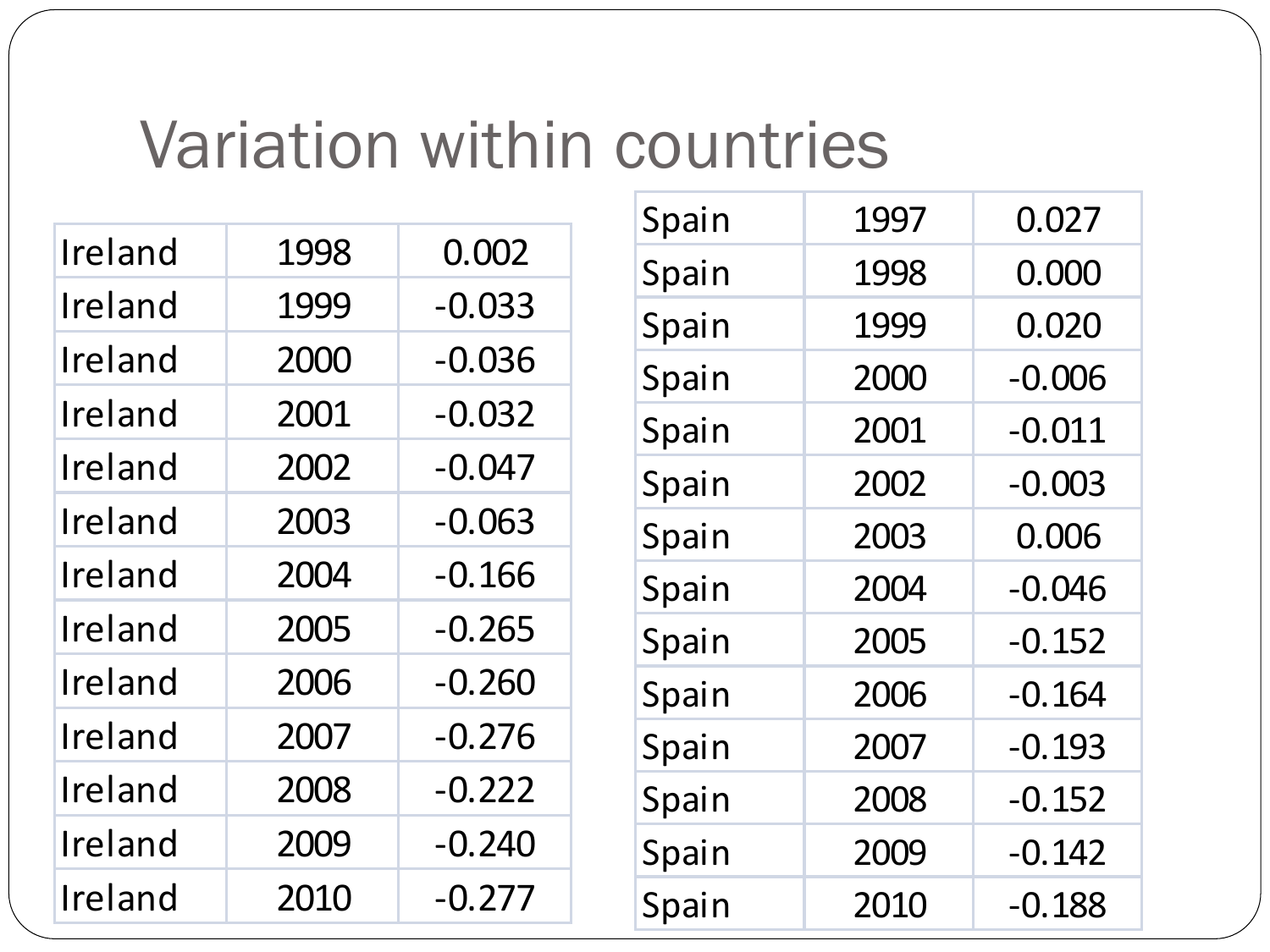#### Housing Prices in Ireland, Spain, and the U.S.

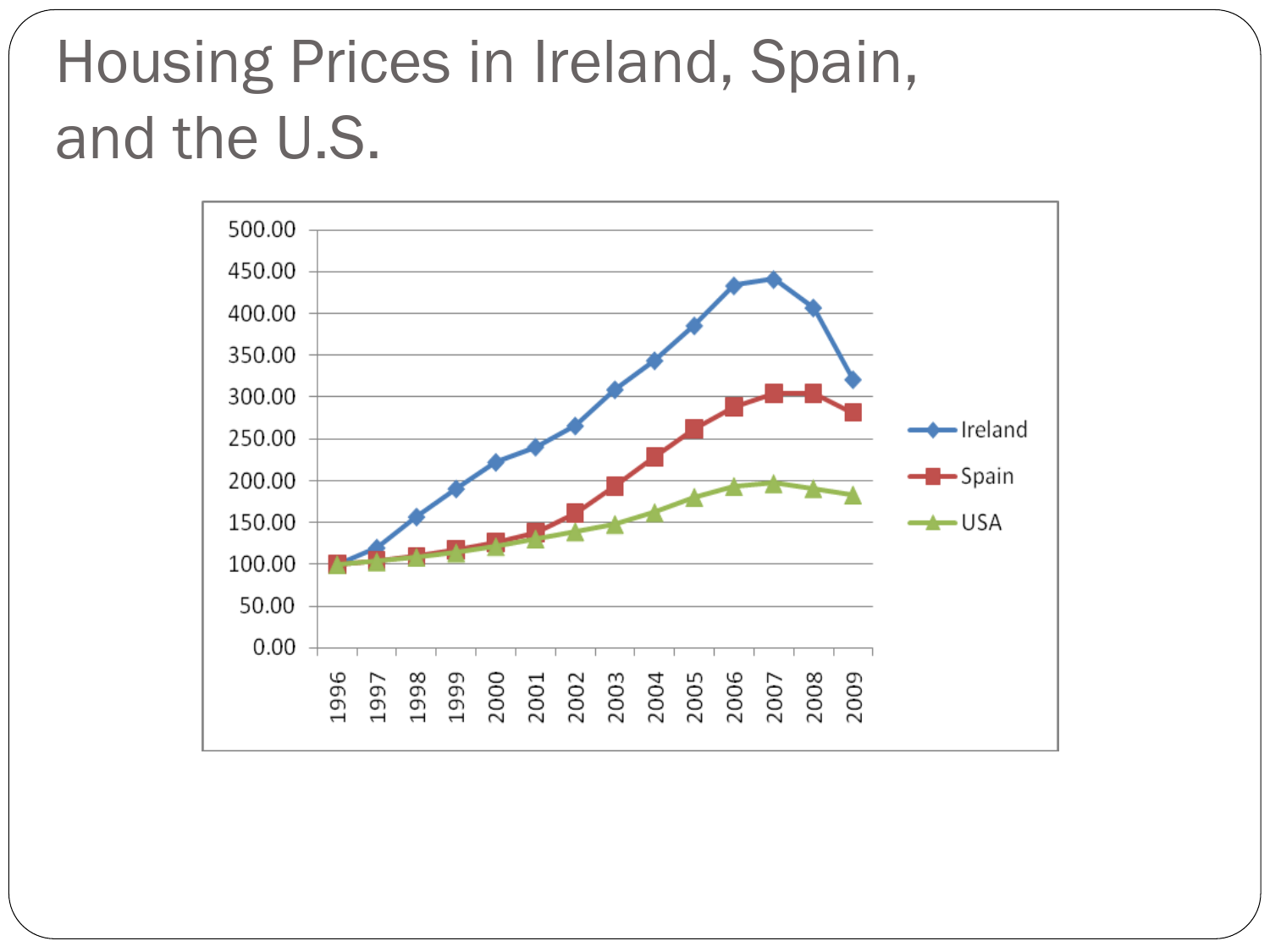## What have we learned?

- Many determinants of financial deepening also associated with mortgage market development
	- Mortgage markets integral part of financial deepening process
- Mortgage market development very "income-elastic" luxury good?
- Joint development with other long-term contractual savings institutions/markets
	- Part of "lengthening financial contracts" agenda
- Government's role: negative to irrelevant beyond institution building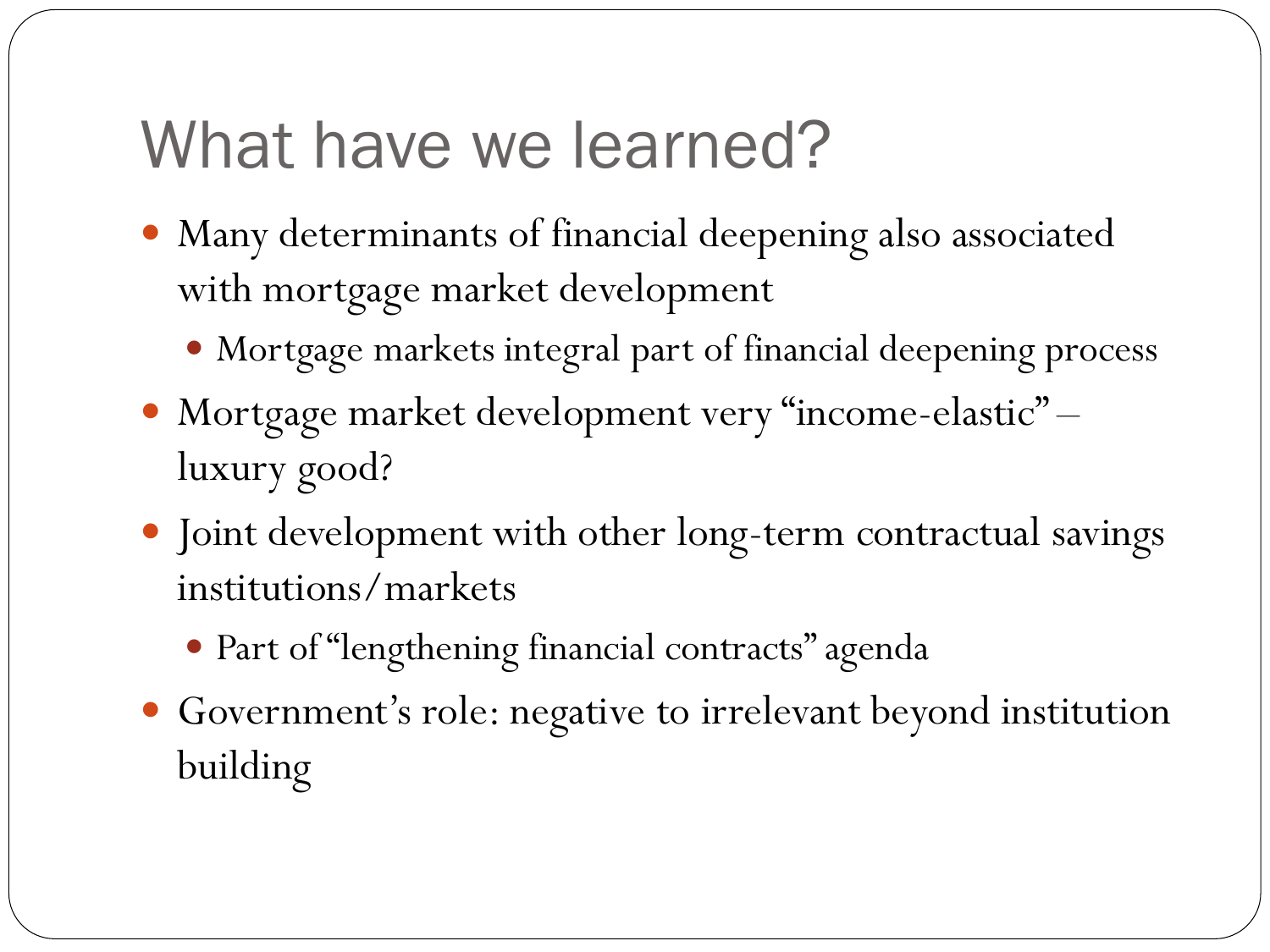# Mortgage markets: Deepening vs. stability

- Mortgage finance systems critical part of a developed financial system
	- Part of lengthening contracts agenda
	- Important for urban development (piecemeal construction due to piecemeal funding)
	- Important for individuals, households and societies
	- But: home-owner vs. renter society?
- Housing boom-and-bust cycles at core of many banking crises over past century
	- Fixed supply, at least in short-term, animal spirits, linked to credit cycles
	- Critical to financial stability agenda
	- Problem of household overindebtedness, with critical social and macroeconomic repercussions
	- Relative roles of monetary and macroprudential policies
- Double-faced role of government policies
	- Help to jump-start and deepen mortgage markets
	- Fuel boom cycles with tax incentives and subsidies
	- The role of politics!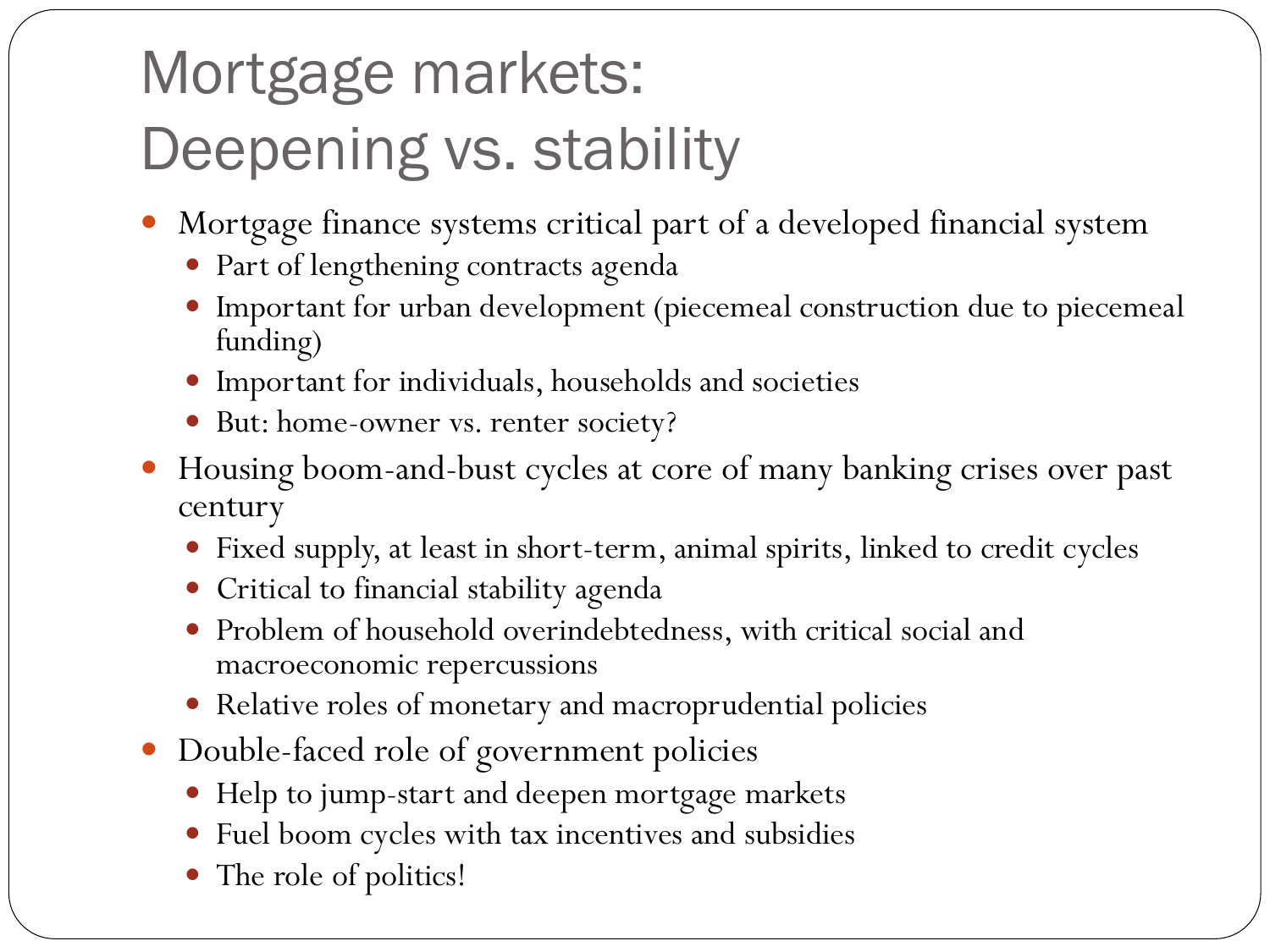# Looking forward

- Research
	- More data:
		- Mortgage market structure: maturity, LTV ratios, range of products, loan currency and structure of mortgage providers, funding structure
		- Regulatory and taxation framework
	- More analysis: identification! Link specific policy changes to variation in mortgage depth and penetration
	- More benchmarking: take "temperature" of mortgage market
- Policy:
	- Careful trade-off between social goals of homeownership and avoiding overindebtedness
	- Given the importance of mortgages as collateral, how to reduce sensitivity of lending cycles to house prices?
	- New macroprudential rules, targeted at mortgage lending